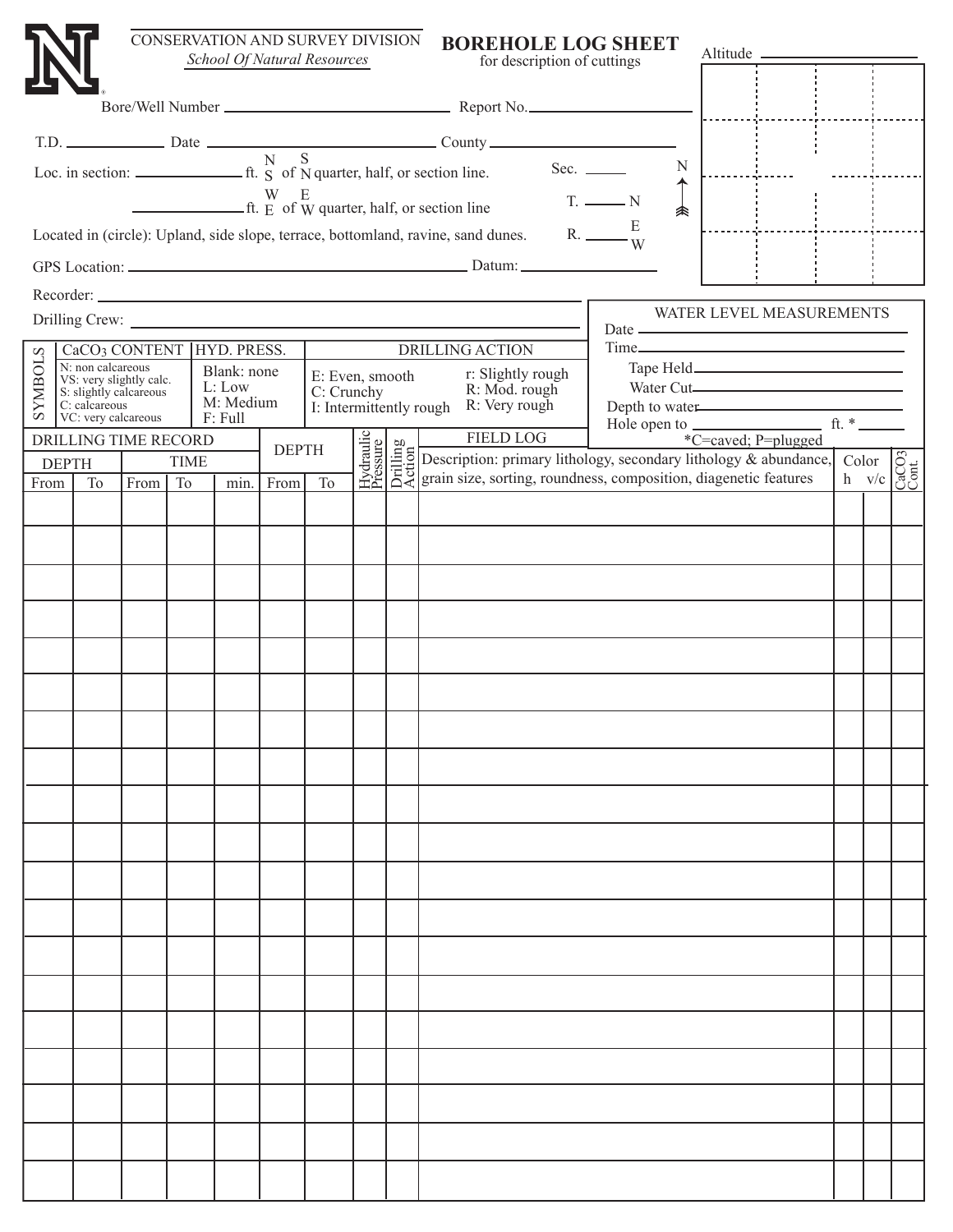## CONSERVATION AND SURVEY DIVISION --- BOREHOLE LOG SHEET FOR DESCRIPTION OF CUTTINGS

|                                                                                                                                                        | CaCO <sub>3</sub> CONTENT HYD. PRESS.               |                                                           |              |                |                                                                                                                 |  |                                                                                                                                                                                        |  | <b>DRILLING ACTION</b> |         |                                                              |  |  |
|--------------------------------------------------------------------------------------------------------------------------------------------------------|-----------------------------------------------------|-----------------------------------------------------------|--------------|----------------|-----------------------------------------------------------------------------------------------------------------|--|----------------------------------------------------------------------------------------------------------------------------------------------------------------------------------------|--|------------------------|---------|--------------------------------------------------------------|--|--|
| <b>SYMBOLS</b><br>New Contract<br>N's non calcareous<br>NS: very slightly calcareous<br>S: slightly calcareous<br>C: calcareous<br>VC: very calcareous |                                                     | Blank: none<br>L: Low<br>M: Medium<br>$\mathbf{F}$ : Full |              |                | r: Slightly rough<br>R: Mod. rough<br>R: Very rough<br>E: Even, smooth<br>C: Crunchy<br>I: Intermittently rough |  |                                                                                                                                                                                        |  |                        |         |                                                              |  |  |
|                                                                                                                                                        | DRILLING TIME RECORD                                |                                                           | <b>DEPTH</b> |                |                                                                                                                 |  | FIELD LOG<br>HELD LOG<br>HALLES Description: primary lithology, secondary lithology & abundance,<br>$\Xi$ $\Xi$ $\Xi$ grain size, sorting, roundness, composition, diagenetic features |  |                        |         |                                                              |  |  |
|                                                                                                                                                        | <b>TIME</b><br><b>DEPTH</b>                         |                                                           |              |                |                                                                                                                 |  |                                                                                                                                                                                        |  | Color                  |         | $\begin{bmatrix} \text{CaCO3} \\ \text{Cont.} \end{bmatrix}$ |  |  |
| From                                                                                                                                                   | From<br>T <sub>o</sub><br>From<br><b>To</b><br>min. |                                                           |              | T <sub>o</sub> |                                                                                                                 |  |                                                                                                                                                                                        |  |                        | $h$ v/c |                                                              |  |  |
|                                                                                                                                                        |                                                     |                                                           |              |                |                                                                                                                 |  |                                                                                                                                                                                        |  |                        |         |                                                              |  |  |
|                                                                                                                                                        |                                                     |                                                           |              |                |                                                                                                                 |  |                                                                                                                                                                                        |  |                        |         |                                                              |  |  |
|                                                                                                                                                        |                                                     |                                                           |              |                |                                                                                                                 |  |                                                                                                                                                                                        |  |                        |         |                                                              |  |  |
|                                                                                                                                                        |                                                     |                                                           |              |                |                                                                                                                 |  |                                                                                                                                                                                        |  |                        |         |                                                              |  |  |
|                                                                                                                                                        |                                                     |                                                           |              |                |                                                                                                                 |  |                                                                                                                                                                                        |  |                        |         |                                                              |  |  |
|                                                                                                                                                        |                                                     |                                                           |              |                |                                                                                                                 |  |                                                                                                                                                                                        |  |                        |         |                                                              |  |  |
|                                                                                                                                                        |                                                     |                                                           |              |                |                                                                                                                 |  |                                                                                                                                                                                        |  |                        |         |                                                              |  |  |
|                                                                                                                                                        |                                                     |                                                           |              |                |                                                                                                                 |  |                                                                                                                                                                                        |  |                        |         |                                                              |  |  |
|                                                                                                                                                        |                                                     |                                                           |              |                |                                                                                                                 |  |                                                                                                                                                                                        |  |                        |         |                                                              |  |  |
|                                                                                                                                                        |                                                     |                                                           |              |                |                                                                                                                 |  |                                                                                                                                                                                        |  |                        |         |                                                              |  |  |
|                                                                                                                                                        |                                                     |                                                           |              |                |                                                                                                                 |  |                                                                                                                                                                                        |  |                        |         |                                                              |  |  |
|                                                                                                                                                        |                                                     |                                                           |              |                |                                                                                                                 |  |                                                                                                                                                                                        |  |                        |         |                                                              |  |  |
|                                                                                                                                                        |                                                     |                                                           |              |                |                                                                                                                 |  |                                                                                                                                                                                        |  |                        |         |                                                              |  |  |
|                                                                                                                                                        |                                                     |                                                           |              |                |                                                                                                                 |  |                                                                                                                                                                                        |  |                        |         |                                                              |  |  |
|                                                                                                                                                        |                                                     |                                                           |              |                |                                                                                                                 |  |                                                                                                                                                                                        |  |                        |         |                                                              |  |  |
|                                                                                                                                                        |                                                     |                                                           |              |                |                                                                                                                 |  |                                                                                                                                                                                        |  |                        |         |                                                              |  |  |
|                                                                                                                                                        |                                                     |                                                           |              |                |                                                                                                                 |  |                                                                                                                                                                                        |  |                        |         |                                                              |  |  |
|                                                                                                                                                        |                                                     |                                                           |              |                |                                                                                                                 |  |                                                                                                                                                                                        |  |                        |         |                                                              |  |  |
|                                                                                                                                                        |                                                     |                                                           |              |                |                                                                                                                 |  |                                                                                                                                                                                        |  |                        |         |                                                              |  |  |
|                                                                                                                                                        |                                                     |                                                           |              |                |                                                                                                                 |  |                                                                                                                                                                                        |  |                        |         |                                                              |  |  |
|                                                                                                                                                        |                                                     |                                                           |              |                |                                                                                                                 |  |                                                                                                                                                                                        |  |                        |         |                                                              |  |  |
|                                                                                                                                                        |                                                     |                                                           |              |                |                                                                                                                 |  |                                                                                                                                                                                        |  |                        |         |                                                              |  |  |
|                                                                                                                                                        |                                                     |                                                           |              |                |                                                                                                                 |  |                                                                                                                                                                                        |  |                        |         |                                                              |  |  |
|                                                                                                                                                        |                                                     |                                                           |              |                |                                                                                                                 |  |                                                                                                                                                                                        |  |                        |         |                                                              |  |  |
|                                                                                                                                                        |                                                     |                                                           |              |                |                                                                                                                 |  |                                                                                                                                                                                        |  |                        |         |                                                              |  |  |
|                                                                                                                                                        |                                                     |                                                           |              |                |                                                                                                                 |  |                                                                                                                                                                                        |  |                        |         |                                                              |  |  |